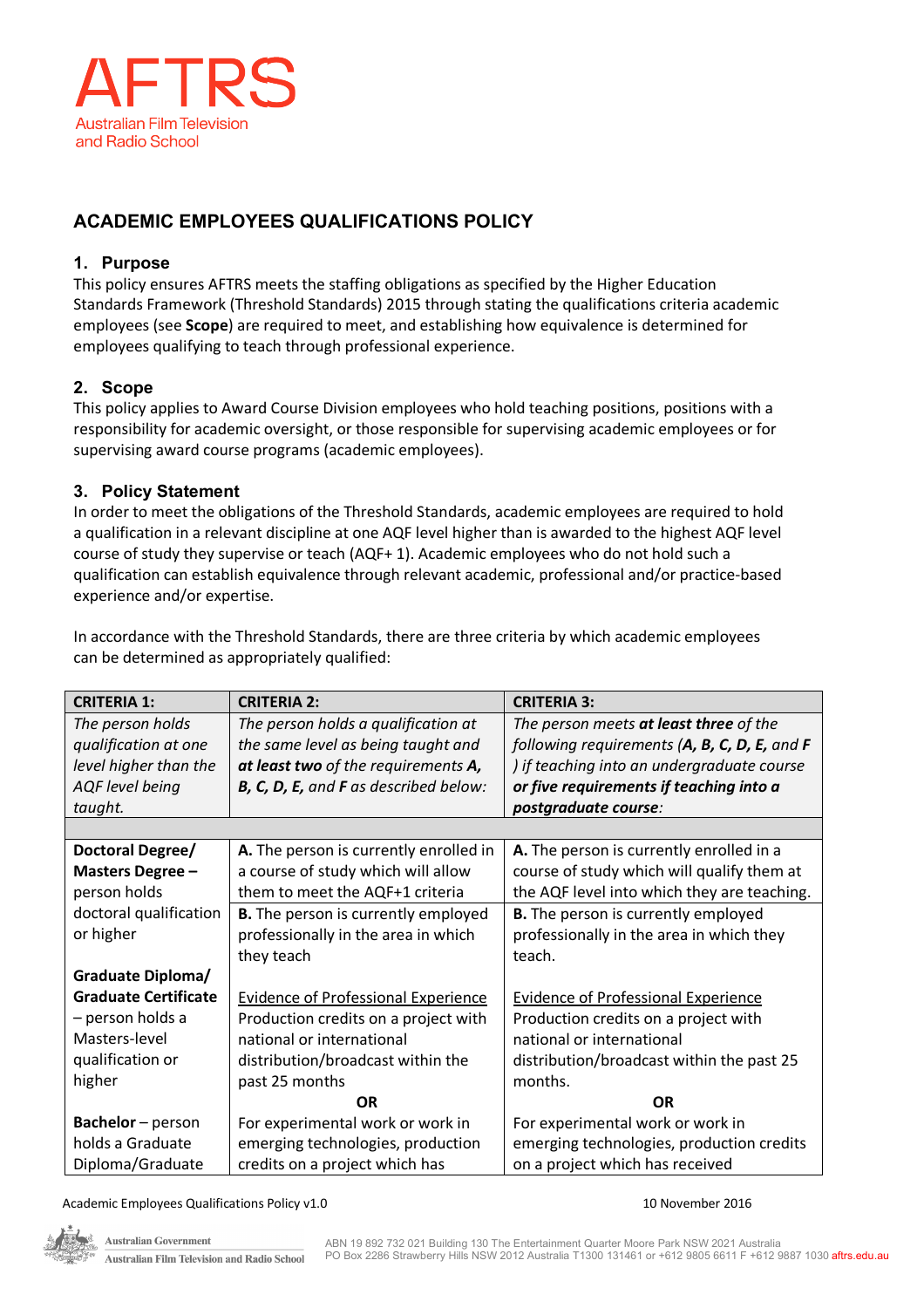| Certificate-level<br>qualification or | received competitive grant funding,<br>is recognised by a significant<br>curatorial authority or nominated for | competitive grant funding, is recognised by<br>a significant curatorial authority or |  |
|---------------------------------------|----------------------------------------------------------------------------------------------------------------|--------------------------------------------------------------------------------------|--|
| higher                                | an industry award within the past 25                                                                           | nominated for an industry award within<br>the past 25 months.                        |  |
| Diploma/ Advanced                     | months                                                                                                         | <b>OR</b>                                                                            |  |
| Diploma - person                      | <b>OR</b>                                                                                                      | The person has performed a significant                                               |  |
| holds a Bachelor                      | The person has performed a                                                                                     | consulting role on a project meeting one of                                          |  |
| Degree or higher                      | significant consulting role on a                                                                               | the above criteria (or for a major                                                   |  |
|                                       | project meeting one of the above                                                                               | broadcaster) within the past 12 months.                                              |  |
|                                       | criteria (or for a major broadcaster)                                                                          |                                                                                      |  |
|                                       | within the past 12 months                                                                                      |                                                                                      |  |
|                                       | C. The person has an established                                                                               | C. The person has an established industry                                            |  |
|                                       | industry profile of professional                                                                               | profile of professional employment for a                                             |  |
|                                       | employment for a period of five                                                                                | period of five years or more.                                                        |  |
|                                       | years or more                                                                                                  |                                                                                      |  |
|                                       |                                                                                                                | <b>Evidence of Professional Experience</b>                                           |  |
|                                       | <b>Evidence of Professional Experience</b>                                                                     | Person has professional credits on at least                                          |  |
|                                       | Person has professional credits on at<br>least five film or broadcast projects                                 | five film or broadcast projects with<br>significant national or international        |  |
|                                       | with significant national or                                                                                   | distribution or broadcast, including at least                                        |  |
|                                       | international distribution or                                                                                  | one credit at Head of Department level or                                            |  |
|                                       | broadcast, including at least one                                                                              | equivalent.                                                                          |  |
|                                       | credit at Head of Department level                                                                             |                                                                                      |  |
|                                       | or equivalent                                                                                                  |                                                                                      |  |
|                                       | D. The person has an active research                                                                           | D. The person has an active research                                                 |  |
|                                       | profile in their discipline                                                                                    | profile in their discipline.                                                         |  |
|                                       |                                                                                                                |                                                                                      |  |
|                                       | <b>Evidence of Professional Experience</b>                                                                     | <b>Evidence of Professional Experience</b>                                           |  |
|                                       | Three peer-reviewed publications                                                                               | Three peer-reviewed publications (journal                                            |  |
|                                       | (journal articles, book chapters,                                                                              | articles, book chapters, conference papers)                                          |  |
|                                       | conference papers) in the past five                                                                            | in the past five years.                                                              |  |
|                                       | years                                                                                                          | OR                                                                                   |  |
|                                       | OR                                                                                                             | Five other relevant publications of over<br>500 words with wide distribution in the  |  |
|                                       | Five other relevant publications of<br>over 500 words with wide                                                | past five years.                                                                     |  |
|                                       | distribution in the past five years                                                                            |                                                                                      |  |
|                                       | E. The person is active in pedagogical                                                                         | E. The person is active in pedagogical                                               |  |
|                                       | practice, research and industry                                                                                | practice, research and industry training                                             |  |
|                                       | training                                                                                                       |                                                                                      |  |
|                                       |                                                                                                                | <b>Evidence of Professional Experience</b>                                           |  |
|                                       | <b>Evidence of Professional Experience</b>                                                                     | The person has led industry training or                                              |  |
|                                       | The person has led industry training                                                                           | professional development programs, has                                               |  |
|                                       | or professional development                                                                                    | performed on-the-job training, or has                                                |  |
|                                       | programs, has performed on-the-job                                                                             | supervised apprentices or cadets.                                                    |  |
|                                       | training, or has supervised                                                                                    | OR.                                                                                  |  |
|                                       | apprentices or cadets.                                                                                         | The employee has been a participating                                                |  |
|                                       | <b>OR</b>                                                                                                      | researcher or consultant for a project                                               |  |
|                                       | The person has been a participating                                                                            | relating to creative arts/broadcast                                                  |  |
|                                       | researcher or consultant for a                                                                                 | education in the past 25 months.                                                     |  |
|                                       | project relating to creative                                                                                   | <b>OR</b>                                                                            |  |
|                                       | arts/broadcast education in the past                                                                           | The employee has an ongoing                                                          |  |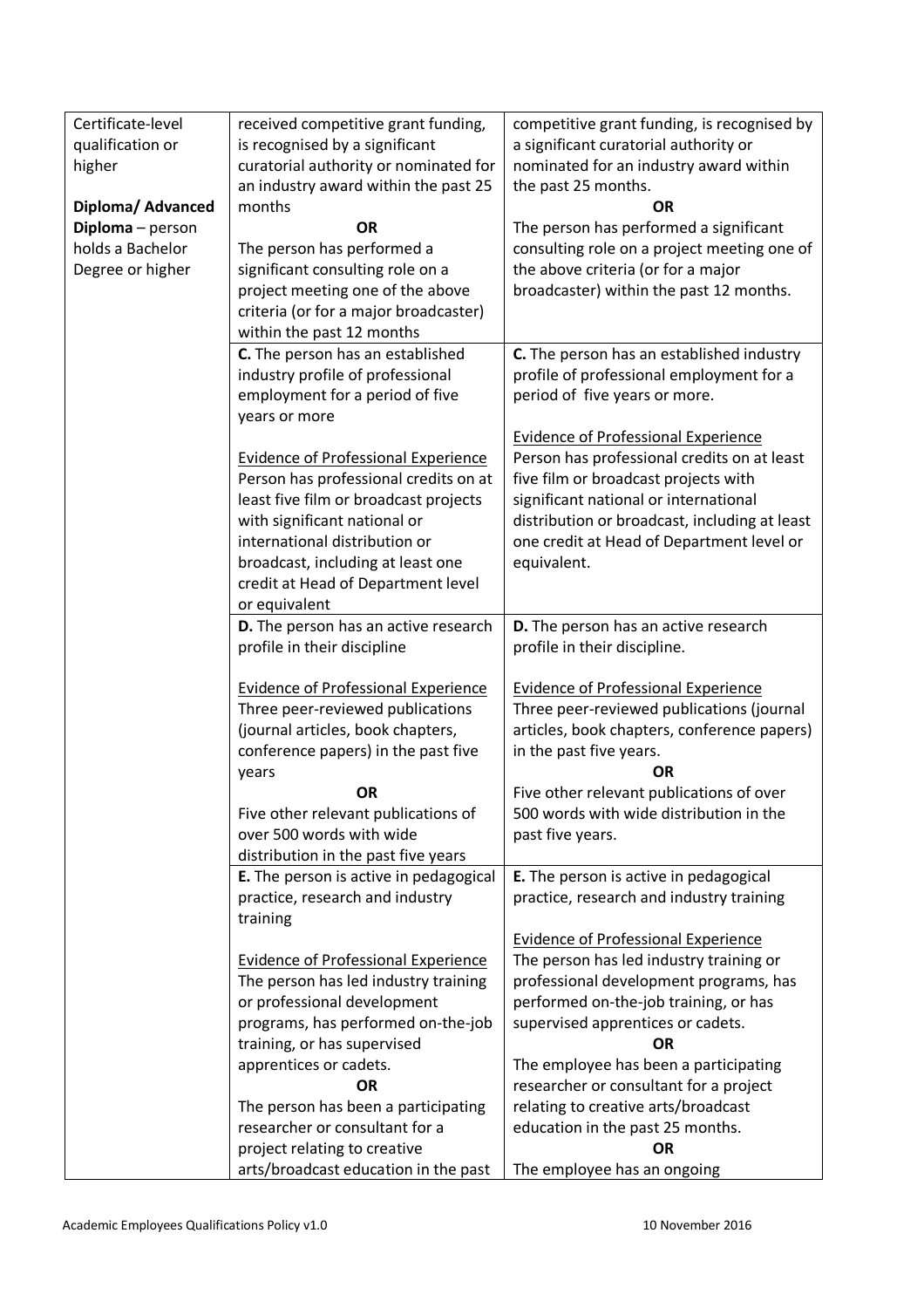| 24 months                                  | responsibility for planning professional      |
|--------------------------------------------|-----------------------------------------------|
| <b>OR</b>                                  | development events for an industry group.     |
| The employee has an ongoing                | <b>OR</b>                                     |
| responsibility for planning                | The employee has regular ongoing              |
| professional development events for        | involvement in public lectures and industry   |
| an industry group                          | panels (at least two appearances per year).   |
| <b>OR</b>                                  | ΟR                                            |
| The employee has regular ongoing           | The employee has an established track         |
| involvement in public lectures and         | record of excellence in teaching lower-AQF    |
| industry panels (at least two              | qualifications (of a period of at least five  |
| appearances per year)                      | years, supported by employer and student      |
| <b>OR</b>                                  | commendations).                               |
| The employee has an established            |                                               |
| track record of excellence in              |                                               |
| teaching lower-AQF qualifications (of      |                                               |
| a period of at least five years,           |                                               |
| supported by employer and student          |                                               |
| commendations)                             |                                               |
| F. The person has recognised               | F. The person has recognised knowledge,       |
| knowledge, expertise and/or                | expertise and/or experience working with      |
| experience working with culturally         | culturally and linguistically diverse people, |
| and linguistically diverse people, or      | or people from other under-represented        |
| people from other under-                   | groups.                                       |
| represented groups.                        |                                               |
|                                            | <b>Evidence of Professional Experience</b>    |
| <b>Evidence of Professional Experience</b> | The person can provide a letter of support    |
| The person can provide a letter of         | from an acknowledged community                |
| support from an acknowledged               | representative attesting to their             |
| community representative attesting         | recognition by that community.                |
| to their recognition by that               | <b>OR</b>                                     |
| community                                  | The person has a demonstrated                 |
| <b>OR</b>                                  | professional background (for a period of      |
| The person has a demonstrated              | two years or more) in facilitating            |
| professional background (for a             | educational or community events for a         |
| period of two years or more) in            | targeted population.                          |
| facilitating educational or                | <b>OR</b>                                     |
| community events for a targeted            | The person has several production credits     |
| population                                 | as a consultant working on media projects     |
| <b>OR</b>                                  | with one or more under-represented            |
| The person has several production          | groups.                                       |
| credits as a consultant working on         |                                               |
| media projects with one or more            |                                               |
| under-represented group                    |                                               |

## **3.1 Application of Criteria**

New academic employees will be required to provide evidence from external sources that they meet these standards. Determinations relating to whether or not a new academic employee fulfils these criteria will be made by the delegate responsible for the approval of the appointment.

The Director of Award Courses is responsible for reviewing the qualifications of current academic employees and identifying those who do not meet the required criteria. Academic employees